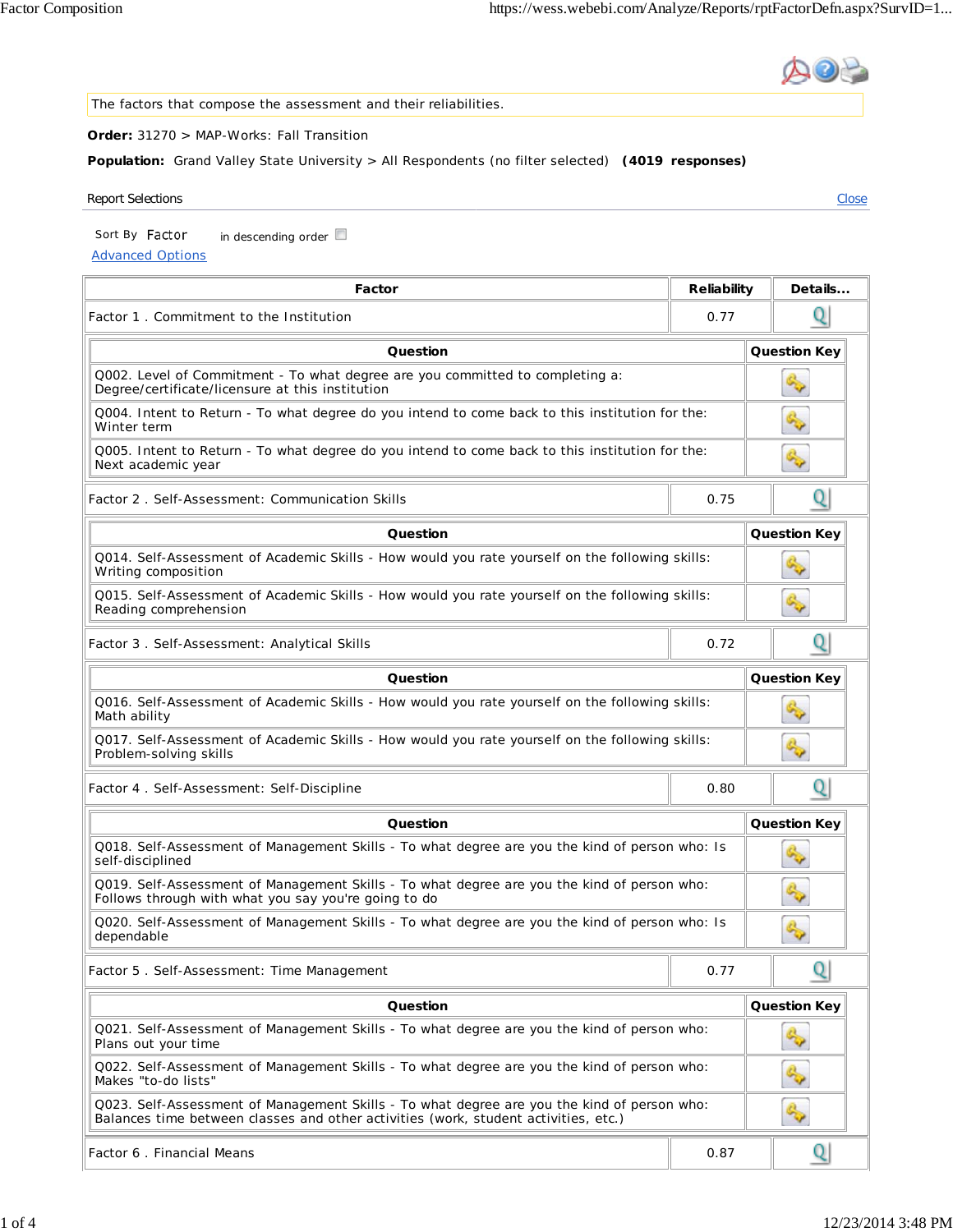| Question                                                                                                                                                                              | <b>Question Key</b> |                     |
|---------------------------------------------------------------------------------------------------------------------------------------------------------------------------------------|---------------------|---------------------|
| Q011. To what degree are you confident that you can pay for: Next term's tuition and fees                                                                                             |                     |                     |
| Q012. To what degree are you confident that you can pay for: Monthly living expenses (e.g. room,<br>board, utilities, rent)                                                           |                     |                     |
| Q013. To what degree are you confident that you can pay for: Social activities (e.g. eating out,<br>going to movies) with your friends                                                |                     |                     |
| Factor 7. Basic Academic Behaviors                                                                                                                                                    | Q                   |                     |
| Question                                                                                                                                                                              | <b>Question Key</b> |                     |
| Q047. Academic Behaviors - To what degree are you the kind of person who: Attends class                                                                                               |                     |                     |
| Q048. Academic Behaviors - To what degree are you the kind of person who: Takes good notes in<br>class                                                                                |                     |                     |
| Q049. Academic Behaviors - To what degree are you the kind of person who: Turns in required<br>homework assignments                                                                   |                     |                     |
| Q050. Academic Behaviors - To what degree are you the kind of person who: Spends sufficient<br>study time to earn good grades                                                         |                     |                     |
| Factor 8. Advanced Academic Behaviors                                                                                                                                                 | 0.79                | Q                   |
| Question                                                                                                                                                                              |                     | <b>Question Key</b> |
| Q051. Academic Behaviors - To what degree are you the kind of person who: Participates in class                                                                                       |                     |                     |
| Q052. Academic Behaviors - To what degree are you the kind of person who: Communicates with<br>instructors outside of class                                                           | <b>G</b>            |                     |
| Q053. Academic Behaviors - To what degree are you the kind of person who: Works on large<br>projects well in advance of the due date                                                  | q,                  |                     |
| Q054. Advanced Study Skills - To what degree are you the kind of person who: Studies in a place<br>where you can avoid distractions                                                   | S                   |                     |
| Q055. Advanced Study Skills - To what degree are you the kind of person who: Studies on a regular<br>schedule                                                                         | <b>GUY</b>          |                     |
| Q056. Advanced Study Skills - To what degree are you the kind of person who: Reads the assigned<br>readings within a day before class                                                 |                     |                     |
| Factor 9. Academic Self-Efficacy                                                                                                                                                      | 0.88                |                     |
| Question                                                                                                                                                                              | <b>Question Key</b> |                     |
| Q038. Academic Self-Efficacy - To what degree are you certain that you can: Do well on all problems<br>and tasks assigned in your courses                                             |                     |                     |
| Q039. Academic Self-Efficacy - To what degree are you certain that you can: Do well in your hardest<br>course                                                                         |                     |                     |
| Q040. Academic Self-Efficacy - To what degree are you certain that you can: Persevere on class<br>projects even when there are challenges                                             |                     |                     |
| Factor 10 . Academic Resiliency                                                                                                                                                       | 0.01                | Q                   |
| Question                                                                                                                                                                              | <b>Question Key</b> |                     |
| Q041. Academic Resiliency - To what extent do the following statements describe you: You do<br>everything you can to meet the academic goals you set at the beginning of the semester |                     |                     |
| Q042. Academic Resiliency - To what extent do the following statements describe you: You are a<br>hard worker in your classes                                                         |                     |                     |
| Q043. Academic Resiliency - To what extent do the following statements describe you: When you<br>know a course is going to be difficult, you put in extra effort                      |                     |                     |
| Q044. Academic Resiliency - To what extent do the following statements describe you: When you<br>get a poor grade, you work harder in that course                                     |                     |                     |
| Factor 11 . Peer Connections                                                                                                                                                          | 0.93                |                     |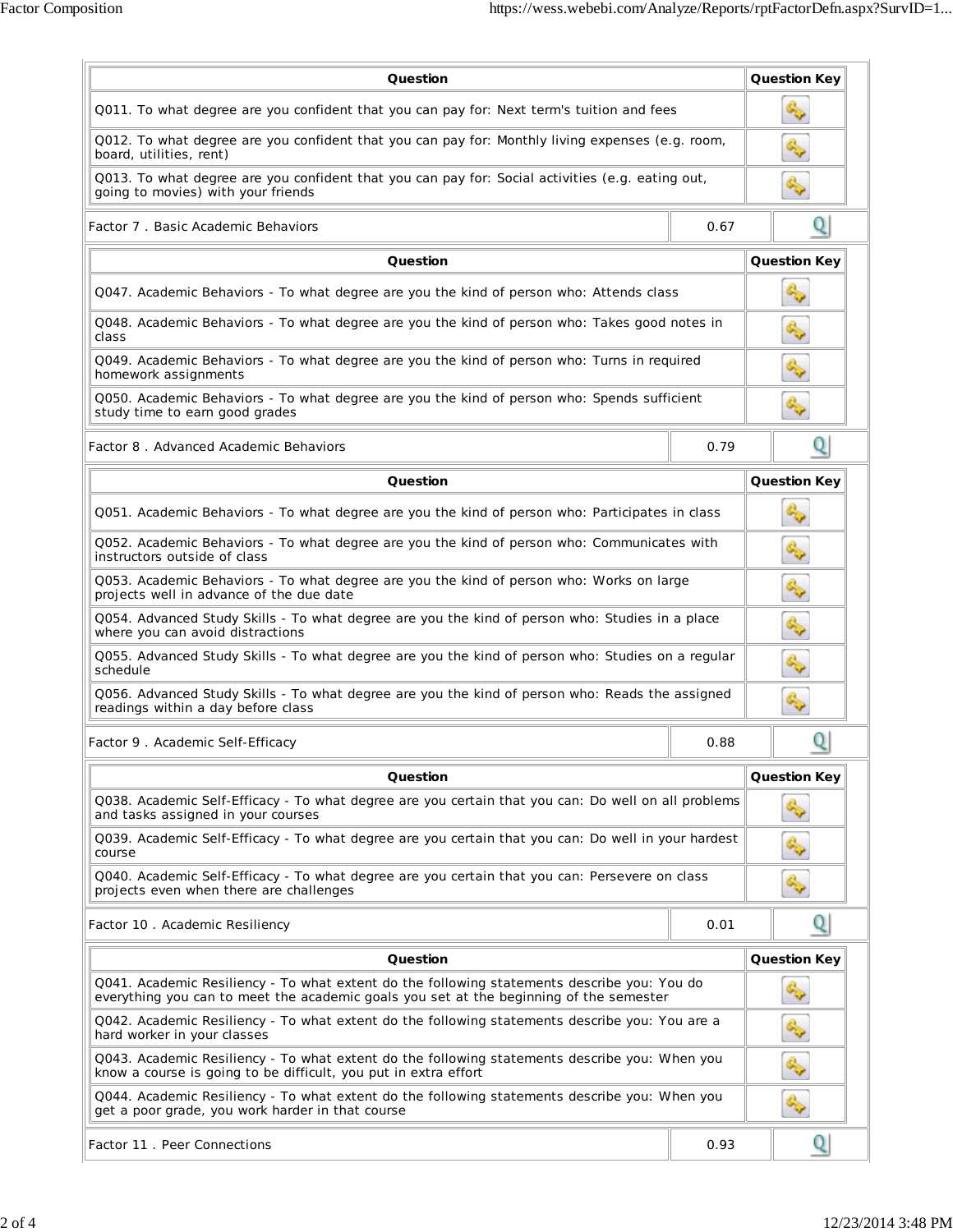| Question                                                                                                                                              |      |  | <b>Question Key</b> |
|-------------------------------------------------------------------------------------------------------------------------------------------------------|------|--|---------------------|
| Q075. Peer Connections - On this campus, to what degree are you connecting with people: Who<br>share common interests with you                        |      |  |                     |
| Q076. Peer Connections - On this campus, to what degree are you connecting with people: Who<br>include you in their activities                        |      |  |                     |
| Q077. Peer Connections - On this campus, to what degree are you connecting with people: You like                                                      |      |  |                     |
| Factor 12 . Homesickness: Separation                                                                                                                  | 0.62 |  | Q                   |
| Question                                                                                                                                              |      |  | <b>Question Key</b> |
| Q097. Homesickness - To what degree do you: Miss your family back home                                                                                |      |  |                     |
| Q098. Homesickness - To what degree do you: Miss your old friends who are not at this school                                                          |      |  |                     |
| Q099. Homesickness - To what degree do you: Miss your boyfriend/girlfriend who is not at this<br>school                                               |      |  |                     |
| Factor 13, Homesickness: Distressed                                                                                                                   | 0.87 |  | Q                   |
| Question                                                                                                                                              |      |  | <b>Question Key</b> |
| Q100. Homesickness - To what degree do you: Regret leaving home to go to school                                                                       |      |  |                     |
| Q101. Homesickness - To what degree do you: Think about going home all the time                                                                       |      |  |                     |
| Q102. Homesickness - To what degree do you: Feel an obligation to be at home                                                                          |      |  | ్చి                 |
| Q103. Homesickness - To what degree do you: Feel that attending college is pulling you away from<br>your community at home                            |      |  |                     |
| Factor 14 . Academic Integration                                                                                                                      | 0.86 |  | Q                   |
| Question                                                                                                                                              |      |  | <b>Question Key</b> |
| Q154. Overall Adjustment - Overall, to what degree are you: Keeping current with your academic<br>work                                                |      |  |                     |
| Q155. Overall Adjustment - Overall, to what degree are you: Motivated to complete your academic<br>work                                               |      |  |                     |
| Q156. Overall Adjustment - Overall, to what degree are you: Learning                                                                                  |      |  |                     |
| Q157. Overall Adjustment - Overall, to what degree are you: Satisfied with your academic life on<br>campus                                            |      |  |                     |
| Factor 15 . Social Integration                                                                                                                        | 0.87 |  | Q                   |
| Question                                                                                                                                              |      |  | <b>Question Key</b> |
| Q158. Overall, to what degree: Do you belong here                                                                                                     |      |  | S                   |
| Q159. Overall, to what degree: Are you fitting in                                                                                                     |      |  | S.                  |
| Q160. Overall, to what degree: Are you satisfied with your social life on campus                                                                      |      |  | 5                   |
| Factor 16. Satisfaction with Institution                                                                                                              | 0.89 |  | Q                   |
| Question                                                                                                                                              |      |  | <b>Question Key</b> |
| Q161. Overall Evaluation of the Institution - Overall, to what degree: Would you choose this<br>institution again if you had it to do over            |      |  |                     |
| Q162. Overall Evaluation of the Institution - Overall, to what degree: Would you recommend this<br>institution to someone who wants to attend college |      |  |                     |
|                                                                                                                                                       |      |  |                     |